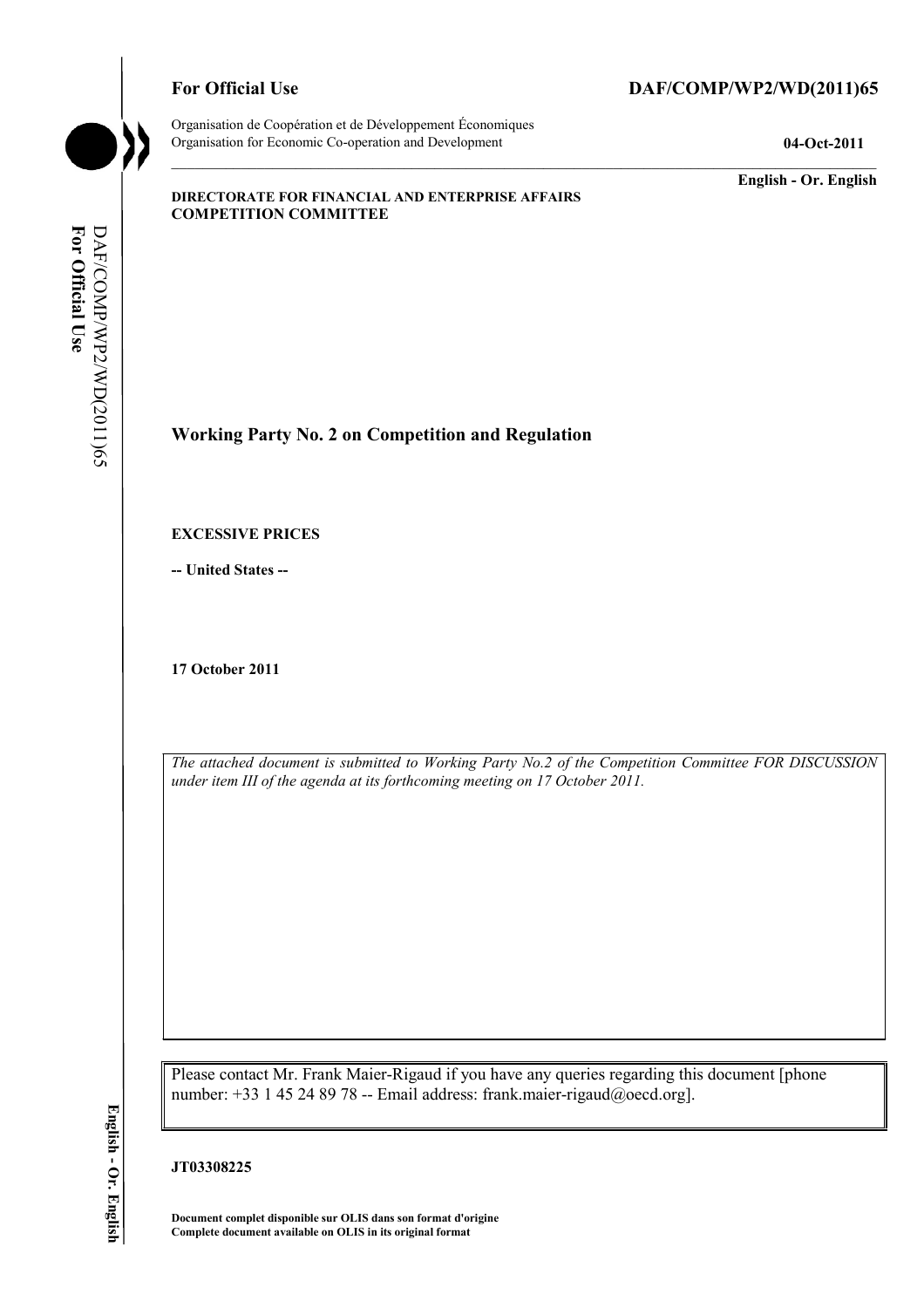1. This paper responds to the Working Party No. 2 Chair's letter of 11 August 2011, inviting submissions for the Working Party's upcoming roundtable on excessive pricing. The U.S. Federal Trade Commission ("FTC") and Antitrust Division of the U.S. Department of Justice ("DOJ") (collectively, "the Agencies") are pleased to provide our perspective on this issue, and explain why U.S. antitrust law does not proscribe excessive pricing as an independent antitrust violation, although high prices may be indicative of other anticompetitive activities.

# **1. U.S. antitrust law does not prohibit "excessive pricing" in and of itself**

2. U.S. antitrust law allows lawful monopolists, and *a fortiori* other market participants, to set their prices as high as they choose. This central tenet of U.S. antitrust law is well supported by court decisions that have held, for example, that "[a] pristine monopolist…may charge as high a rate as the market will bear<sup>"1</sup> and that "[a] natural monopolist that acquired and maintained its monopoly without excluding competitors by improper means is not guilty of 'monopolizing' in violation of the Sherman Act…and can therefore charge any price that it wants,… for the antitrust laws are not a price-control statute or a public utility or common-carrier rate-regulation statute."<sup>2</sup> The reasons that U.S. law does not deem "excessive pricing" to be an antitrust violation are examined below.

# *1.1. Limiting the Freedom to Set Prices Would Diminish Incentives to Compete and Innovate*

3. Denying a lawful monopolist the fruits of its monopoly can diminish its incentive to compete in the first place. As Judge Learned Hand aptly put it: "[t]he successful competitor, having been urged to compete, must not be turned upon when he wins."<sup>3</sup> The Supreme Court further elaborated on this notion in its 2004 *Trinko* decision, noting that "[t]he mere possession of monopoly power, and the concomitant charging of monopoly prices, is not only not unlawful; it is an important element of the free-market system. The opportunity to charge monopoly prices at least for a short period is what attracts business acumen in the first place; it induces risk taking that produces innovation and economic growth."<sup>4</sup> Therefore, limiting the freedom to set prices may well conflict with the underlying premise of antitrust policy, *i.e.* promoting a robust competitive process that produces high-quality, innovative goods at low prices.

## *1.2. Institutional Difficulty in Determining What Constitutes An "Excessive" Price*

4. An equally important reason for not condemning "excessive" pricing, as such, is institutional. U.S. courts and antitrust agencies have found that determining the reasonableness of prices charged by a lawful monopolist goes beyond their competence. This notion goes back to early U.S. antitrust jurisprudence, when then Court of Appeals Judge William Taft suggested that basing antitrust decisions on

 $\mathbf{1}$ <sup>1</sup>*Berkey Photo, Inc. v Eastman Kodak Co.*, 603 F.2d 263, 297 (2d Cir. 1979).

<sup>&</sup>lt;sup>2</sup> Blue Cross and Blue Shield United of Wisconsin v. Marshfield Clinic, 65 F.3d 1406, 1413 (7<sup>th</sup> Cir. 1995), citing *National Reporting Co. v. Alderson Reporting Co.,* 763 F.2d 1020, 1023-24 (8th Cir. 1985); *U.S. v. Aluminum Co. of America,* 148 F.2d 416, 430 (2d Cir. 1945)*; Ball Memorial Hospital, Inc. v. Mutual Hospital Ins., Inc., 784 F.2d at 1325, 1339 (7<sup>th</sup> Cir. 1986); <i>Berkey Photo*, 603 F.2d at 296-98.

<sup>3</sup>*Aluminum Co. of America*, 148 F.2d at 430 ("A single producer may be the survivor out of a group of active competitors, merely by virtue of his superior skill, foresight and industry. In such cases a strong argument can be made that, although the result may expose the public to the evils of monopoly, the [Sherman] Act does not mean to condemn the resultant of those very forces which it is its prime object to foster: *finis opus coronat*. The successful competitor, having been urged to compete, must not be turned upon when he wins.").

<sup>4</sup>*Verizon Comm'ns Inc. v. Law Offices of Curtis V. Trinko, LLP*, 540 U.S. 398, 407 (2004).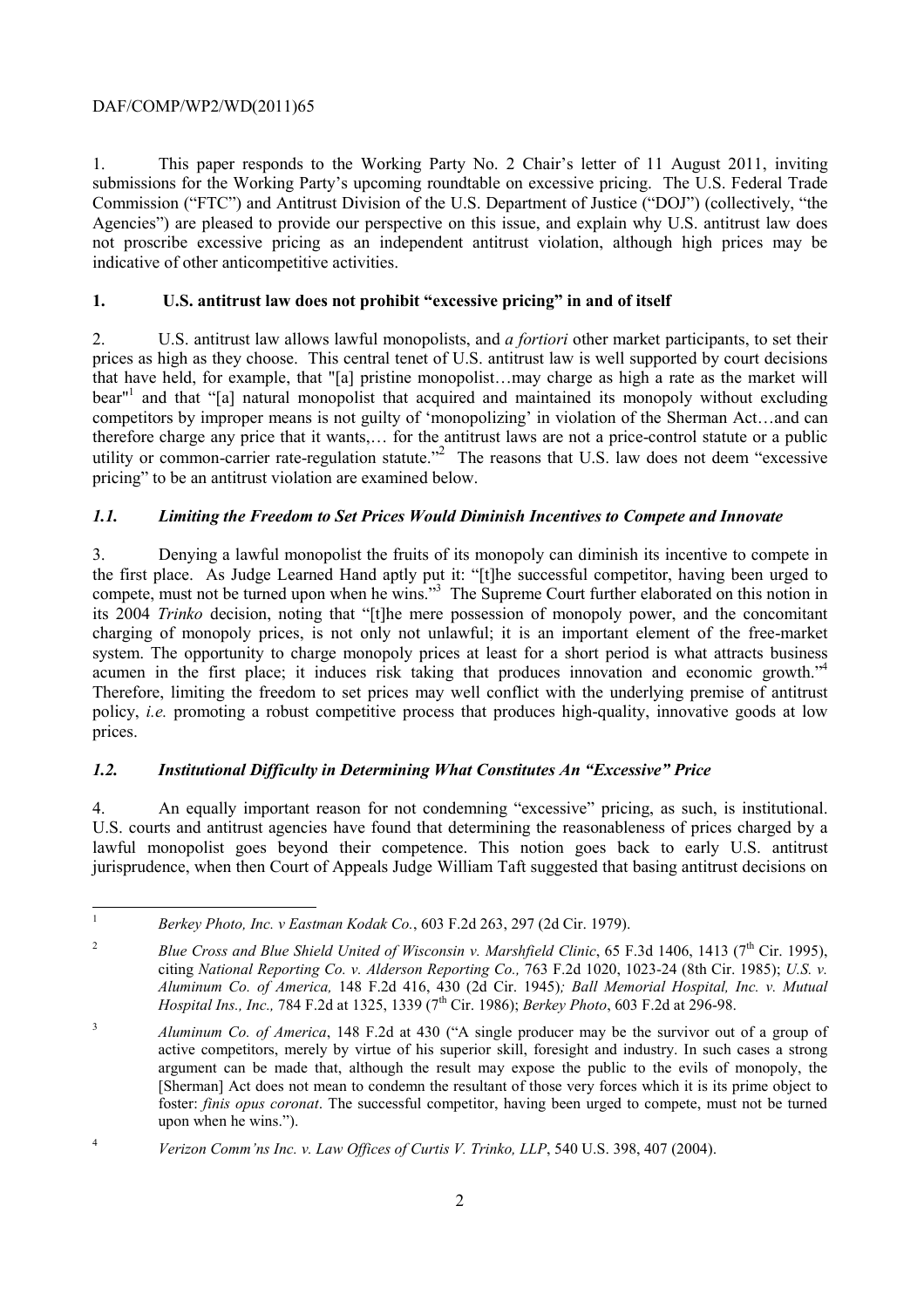the reasonableness of the prices charged by an alleged monopolist or cartel would be to "set sail on a sea of doubt."<sup>5</sup> A more recent rejection of the proposition that courts construing competition laws are not sufficiently equipped to determine what constitutes a "fair" or "excessive" price, can be found in the Supreme Court's 2009 decision in *Pacific Bell Telephone Co. dba AT&T v. linkLine Communications, Inc.*<sup>6</sup> In that case, which involved what is called a "price-cost squeeze," the plaintiffs offered high-speed DSL Internet service. The U.S. Federal Communications Commission's regulations required AT&T to provide interconnection service to competing DSL providers, such as linkLine. Plaintiffs alleged that AT&T squeezed their profit margins by charging a high wholesale price for DSL transport and a low retail price for DSL service.

5. Earlier lower court cases suggested that a vertically integrated monopolist, such as AT&T, should be required to leave a "fair" or "adequate" margin between the wholesale price and the retail price, and that failure to do so could be viewed as illegal exclusionary conduct.<sup>7</sup> Dismissing the price squeeze claims, the *Pacific Bell* Court, quoting an earlier opinion by Justice Breyer, asked rhetorically:

*"[H]ow is a judge or jury to determine a 'fair price?' Is it the price charged by other suppliers of the primary product? None exist. Is it the price that competition 'would have set' were the primary level not monopolized? How can the court determine this price without examining costs and demands, indeed without acting like a rate-setting regulatory agency, the rate-setting proceedings of which often last for several years? Further, how is the court to decide the proper size of the price 'gap?' Must it be large enough for all independent competing firms to make a 'living profit,' no matter how inefficient they may be? . . . And how should the court respond when costs or demands change over time, as they inevitably will?"*<sup>8</sup>

6. Antitrust agency officials have similarly expressed skepticism as to their agencies' ability to determine which prices constitute "excessive prices." For example, former FTC General Counsel, William Blumenthal, has noted that:

*"[I]n cautioning against even limited intervention by competition agencies against high prices, I am focusing…principally on considerations of institutional design…. Simply put, we need to question whether competition agencies have the competence to engage in classical price-andprofits public-utility-style regulation."*<sup>9</sup>

7. The difficulty in determining what price constitutes an "excessive" price means that it is inherently difficult to set up an accurate "excessive pricing" antitrust enforcement standard that will guide agencies both as to when to intervene and, if intervening, how to set up a remedy for that price.<sup>10</sup>

 $\frac{1}{5}$  *United States v. Addyston Pipe & Steel Co.,* 85 F. 271, 283-284 (6th Cir. 1898) *("It is true that there are some cases in which the courts, mistaking...the proper limits of the relaxation of the rules for determining the unreasonableness of restraints of trade, have set sail on a sea of doubt....").* 

<sup>6</sup>  *Pacific Bell Telephone Co. v. linkLine Communications, Inc.*, 555 U.S. 438 (2009), 129 S. Ct. 1109 (2009).

<sup>7</sup> *Pacific Bell*, 129 S. Ct. at 1121, citing See *Town of Concord, Town of Concord v. Boston Edison Co*., 915 F.2d 17, 23-25 (1st Cir. 1990); and *United States v. Aluminum Co. of America,* 148 F.2d at, 437-438.

<sup>8</sup> *Pacific Bell* 129 S. Ct. at 1121, quoting *Town of Concord v. Boston Edison Co*., 915 F.2d at 25.

 $\overline{9}$  William Blumenthal, FTC General Counsel, DISCUSSANT COMMENTS ON EXPLOITATIVE ABUSES UNDER ARTICLE 82 EC, Remarks before the European University Institute Twelfth Annual Competition Law and Policy Workshop: "A Reformed Approach to Article 82 EC" (June 9, 2007), *available at* http://www.ftc.gov/speeches/blumenthal/070731florence.pdf.

<sup>&</sup>lt;sup>10</sup> See further treatment of the remedies issues below in ¶ 9.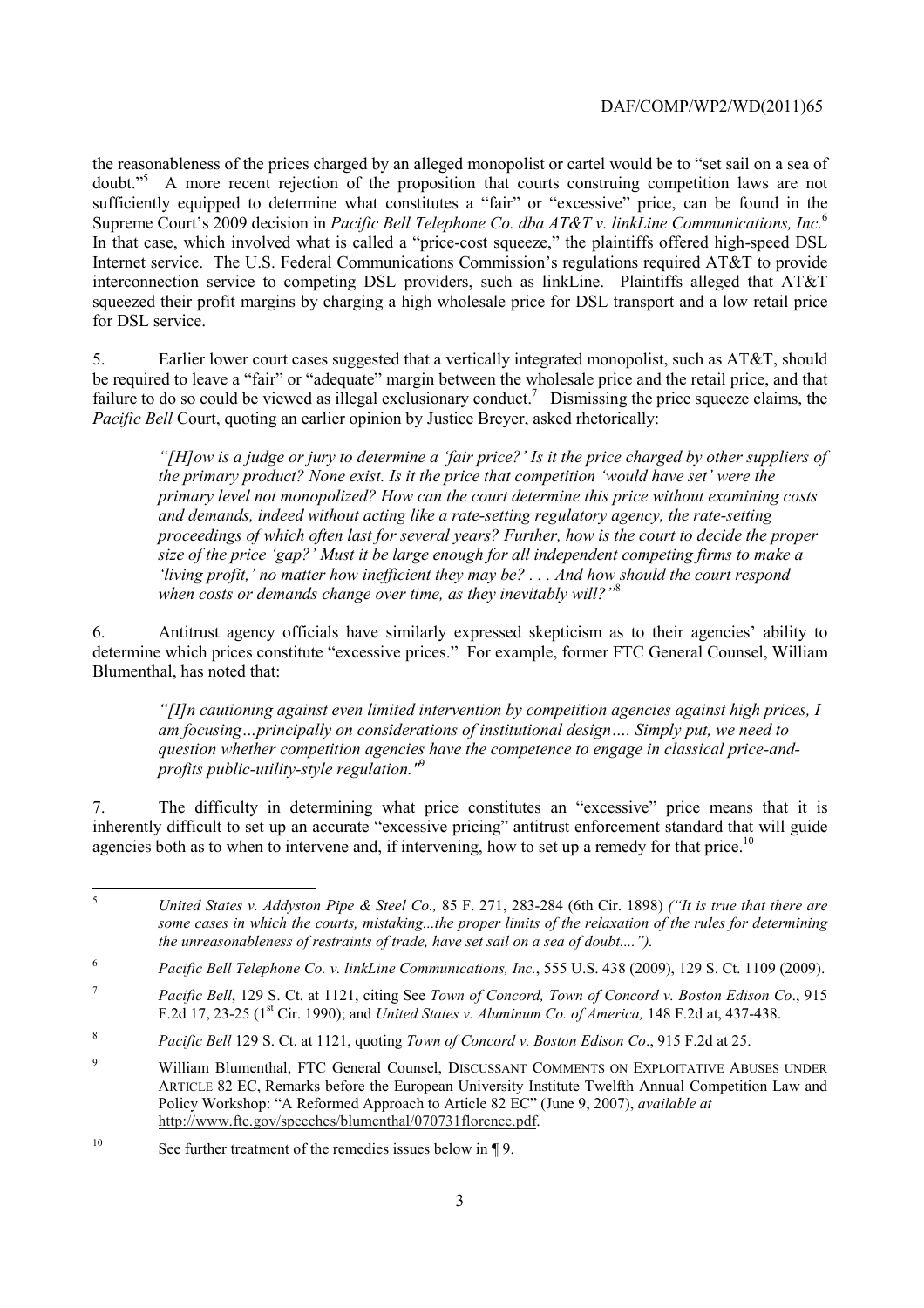## *1.3. Interfering With Market Pricing Mechanisms Interferes with the Proper Functioning of Markets to the Detriment of Consumers*

8. A third rationale for not intervening in firms' pricing is related to the crucial role prices play in determining the allocation of scarce resources among competing uses. One common definition of economics is "the study of how societies use scarce resources to produce valuable commodities and distribute them among different people."<sup>11</sup> In a free market economy, prices determine these allocations in two ways. First, they serve a signaling function, demonstrating where more resources are required and where they are not. For example, rising consumer demand typically raises prices, thus signaling to suppliers to expand their production (output) to meet the growing demand. High prices also typically attract new market entry, by producers lured by the lucrative profits to be made, thus promoting output. Conversely, lower demand typically results in falling prices, signaling suppliers to reduce production or allocate resources to other uses. In other words, prices allow consumers to express their preferences, thus sending important information to producers about the changing nature of their needs and wants. Second, prices serve to **ration scarce resources** when demand exceeds supply in a market. Under such **shortage** conditions, the price of the product at stake typically rises – leaving only those who are sufficiently **willing and able to pay** for it to purchase the product. Thus, the market price acts as a **rationing device** ensuring that market demand and supply are at the same levels, and preventing shortages.

9. This market pricing mechanism promotes the most efficient allocation of resources in a free market economy, and this same efficient allocation of resources is the bedrock of antitrust policy and enforcement in the U.S., as well as other OECD member jurisdictions. "There is general consensus that the basic objective of competition policy is to protect competition as the most appropriate means of ensuring the efficient allocation of resources—and thus efficient market outcomes—in free market economies."12 In the U.S., the concern is that proscribing "excessive pricing" may interfere with markets' price-setting mechanism, and with the important signaling and rationing functions it carries out.<sup>13</sup>

## **2. The Difficulty of Crafting an Antitrust Remedy for "Excessive Pricing"**

10. If excessive pricing were an antitrust violation, the Agencies would need a procedure for determining what constitutes an "excessive" price. A similar procedure would also be necessary for crafting a remedy, which presumably would require firms to set prices that the authority would not consider excessive. The Agencies are not in a good position to determine these prices. For example, the theoretical "best" price for society in a market with competing firms balances the consumer benefits of lower prices against the need to provide firms with incentives to invest and enter the market. These prices generally depend on cost and demand factors that the Agencies cannot observe.<sup>14</sup> Absent evidence of collusion, there is no reason to believe that the prices that arise from the competitive process among firms

 $11$ Paul A. Samuelson and William D. Nordhaus, *Microeconomics* 3 (McGraw-Hill, 14<sup>th</sup> Ed. 1992).

<sup>&</sup>lt;sup>12</sup> See Organization for Economic Co-operation and Development, COMPETITION POLICY AND EFFICIENCY CLAIMS IN HORIZONTAL AGREEMENTS, OECD/GD (96) 65, Paris (1996), *available at* http://www.oecd.org/dataoecd/1/4/2379526.pdf.

<sup>13</sup> See, e.g., Blumenthal, *supra* note 9, "[c]onsidered in terms of the particular market, high prices are a signal indicating that the market may currently be characterized by undersupply, and suppressing that signal will deprive the economy of warranted entry and capacity expansion."

<sup>&</sup>lt;sup>14</sup> Technically, the optimal prices under (potentially imperfect) competition and free entry depend on the *global properties* of the firms' cost and demand functions. The Agencies do not have access to this information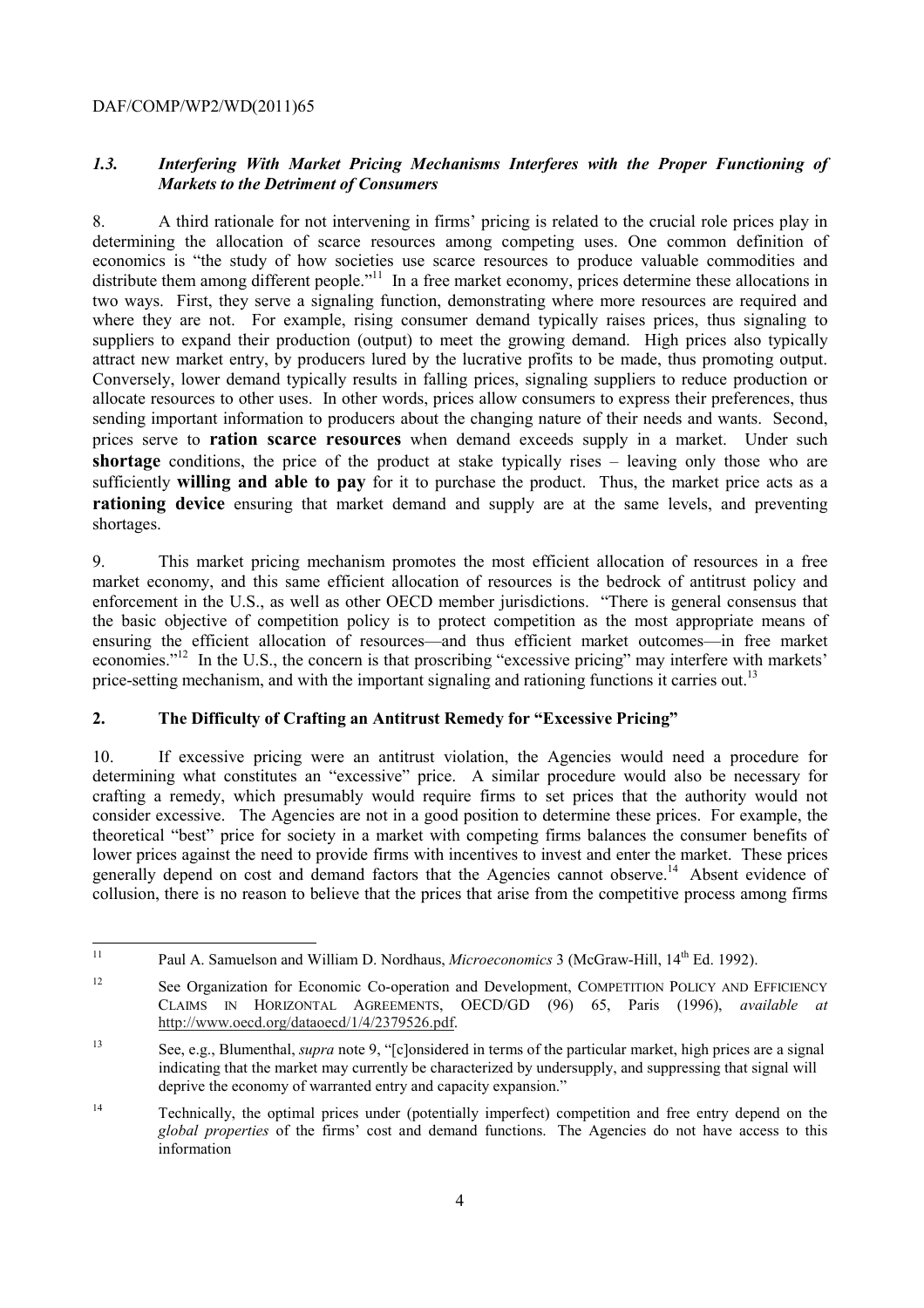will exceed the theoretical "best" prices. Therefore, any remedial action the authority takes to lower prices could easily discourage entry and investment and harm consumers.

## **3. Some Higher Prices May Be Addressed as an Anti-Competitive Effect of Other Underlying Antitrust Violations, and Help the Agencies Prove These Violations**

11. Although prices lawfully set by market participants, no matter how high they are, generally do not raise antitrust concerns among U.S. enforcers, high prices may be a potential result of conduct that otherwise violates the antitrust laws. In such cases, the remedy prescribed for the underlying antitrust violation typically also results in lowering the price. The U.S. approach to antitrust analysis is based on a conduct's potential to create anticompetitive effects. The most powerful evidence of such potential occurs when a price increase (not associated with a quality increase) actually comes about. Thus, although a high price charged by a law-abiding market participant does not violate U.S. antitrust law in and of itself, the existence of a high price can be an important element in proving a separate antitrust violation (for example an anticompetitive merger, or monopolistic and other exclusionary unilateral practices).<sup>15</sup> The following paragraphs give a few examples.

12. In the context of unilateral conduct, for example, the *Berkey* court decision notes: "[T]here can be no unfairness in preventing a monopolist that has established its dominant position by **unlawful** conduct from exercising that power in later years to extract an excessive price. After all, it is only a pristine 'origin,'…that may save a monopoly so long as it continues to refrain from anticompetitive activity from the condemnation of  $\frac{6}{5}$  *z* [of the Sherman Act]. The taint of an impure origin does not dissipate after four years if a monopolist continues to extract excessive prices because of it."16

13. In the context of an action based on the FTC's authority under Section 5 of the FTC Act,<sup>17</sup> that did not amount to a Sherman Act Section 2 violation, the FTC's majority statement accompanying the complaint against N-Data<sup>18</sup> focused on the company's reneging on its prior licensing commitment to a standard-setting body, which enabled it to increase the price of a specific Ethernet technology used by almost every American consumer owning a personal computer. The price increase was an important element in the majority opinion's characterization of N-Data's conduct as an "unfair method of competition" in violation of Section 5 of the FTC Act. The case settled through a consent agreement.<sup>19</sup>

14. In the merger review context, predicted anticompetitive effects such as higher prices similarly play a key role in the agencies' analysis and decision to challenge anticompetitive mergers under Section 7 of the Clayton Act.<sup>20</sup> For example, the FTC's objection in 1997 to a proposed merger of Staples and Office Depot was based on a "competitive problem that would lead to…higher prices," and on data

19 Press release announcing the consent *available at* http://www.ftc.gov/opa/2008/01/ethernet.shtm.

<sup>20</sup> 15 U.S.C.  $$18$ .

 $15$ Setting a very high price could also theoretically amount to a refusal to deal.

<sup>16</sup> *Berkey Photo, supra* note 1, at 296 [emphasis added], quoting *Aluminum Co. of America*, 148 F.2d at 429.

<sup>&</sup>lt;sup>17</sup> 15 U.S.C. §45. Section 5 of the FTC Act prohibits, and gives the FTC enforcement authority against "unfair methods of competition," and "unfair or deceptive acts or practices.

<sup>18</sup> *Available at* http://www.ftc.gov/os/caselist/0510094/080122statement.pdf; dissenting statements *available at* http://www.ftc.gov/opa/2008/01/ethernet.shtm.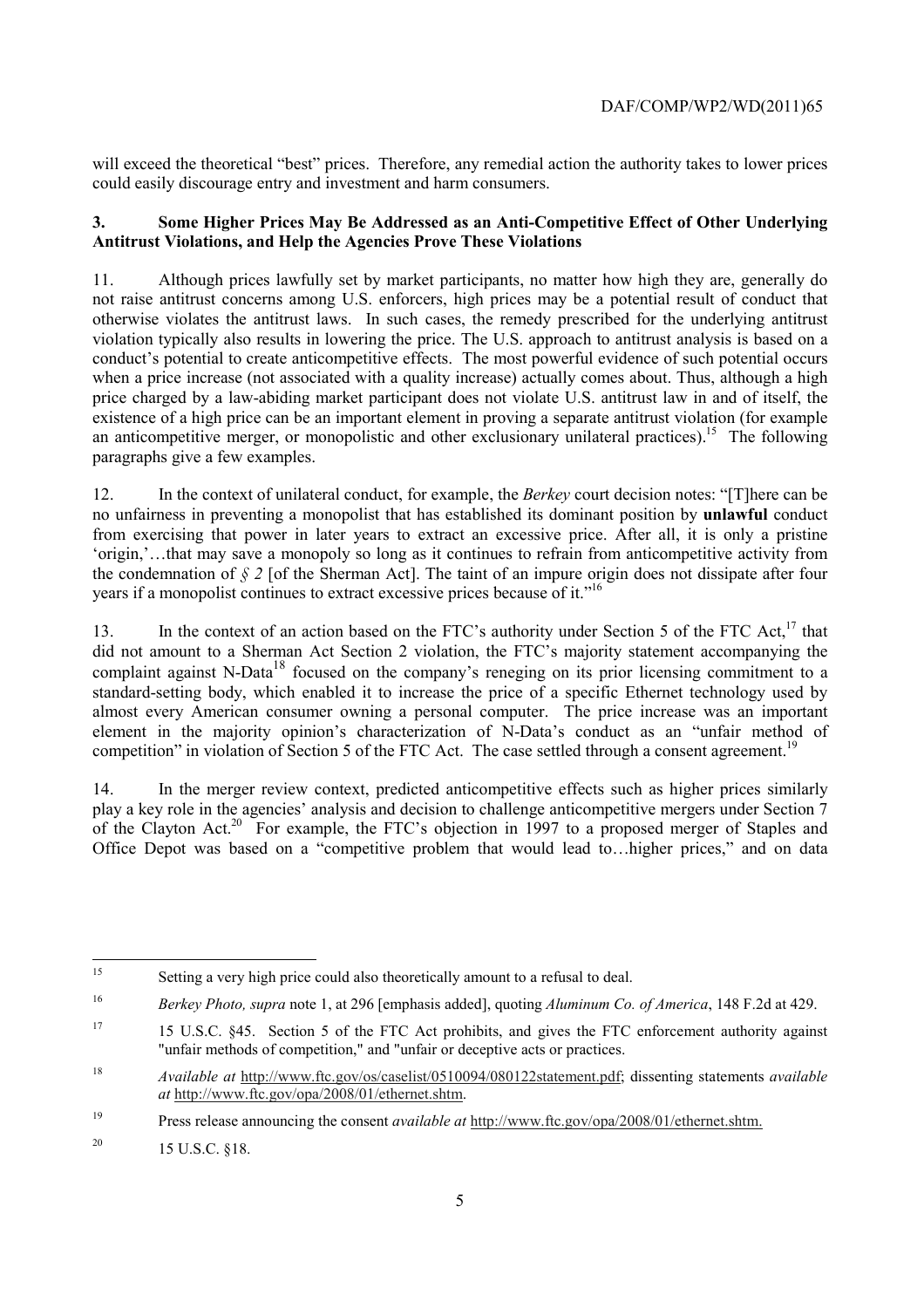showing that "in markets where three superstores compete, prices are significantly lower than in two chain markets."21

## *4. Examples of High and Rising Prices as Potential Indicators of Anticompetitive Activities*

15. While high prices are often simply a reflection of the market aggregate supply and demand curves, sustained high (or even rising) prices may serve as indicators of a possible competitive problem, especially if there does not appear to be a supply response from industry participants. Therefore sustained high prices may bring about an antitrust investigation. A few examples of where high prices have been a basis for antitrust investigations are described below. It should be noted that these investigations often do not uncover any anticompetitive activities which suggests that without these high prices, the lack of market signals could reduce economic efficiency.

# *4.1. The FTC Gasoline and Diesel Price Monitoring Project*

16. In 2002, the FTC announced a project to monitor wholesale and retail prices of gasoline in an effort to identify possible anticompetitive activities.<sup>22</sup> Today, this project tracks retail gasoline and diesel prices in some 360 cities across the U.S. and wholesale prices in 20 major U.S. urban areas. The FTC's Bureau of Economics staff regularly receives and reviews data from a private oil price data collection company, as well as from the U.S. Department of Energy and other relevant information. An econometric model is used to determine whether current retail and wholesale prices each week are anomalous compared to historical data.

17. The Monitoring Project alerts FTC staff to unusual changes in gasoline and diesel prices so that further inquiry can be undertaken expeditiously. When price increases do not appear to result from marketdriven causes, staff consults with the Energy Information Administration of the Department of Energy. FTC staff also contacts the offices of the appropriate state Attorneys General to discuss the anomaly and appropriate potential actions, including the opening of an investigation.

## *4.2. A Pending Investigation in Light of Increases in Crude Oil and Fuel Product Prices and Profit Margins*

18. On June 20, 2011, in light of recent increases in crude oil and refined petroleum product prices and profit margins, the FTC disclosed an investigation to determine whether certain oil producers, refiners, transporters, marketers, physical or financial traders, or others (1) have engaged or are engaging in practices that have lessened or may lessen competition – or have engaged or are engaging in manipulation – in the production, refining, transportation, distribution, or wholesale supply of crude oil or petroleum products; or (2) have provided false or misleading information related to the wholesale price of crude oil or petroleum products to a federal department or agency.23 This pending investigation serves as an example of how pricing behavior may trigger an investigation of whether anticompetitive practices are involved.

 $21$ 21 *See* "FTC Rejects Proposed Settlement in Staples/Office Depot Merger," Press Release, *available at* http://www.ftc.gov/opa/1997/04/stapdep.shtm; see more analysis of the price-raising effects of the proposed Staples/Office Depot merger in the Public version of the FTC's Memorandum of Points and Authorities in Support of Motions for Temporary Restraining Order and Preliminary Injunction, *available at* http://www.ftc.gov/os/1997/04/pubbrief.pdf.

<sup>22</sup> *See* http://www.ftc.gov/ftc/oilgas/gas\_price.htm.

<sup>23</sup> *See* http://www.ftc.gov/os/2011/06/110620petroleuminvestigation.pdf.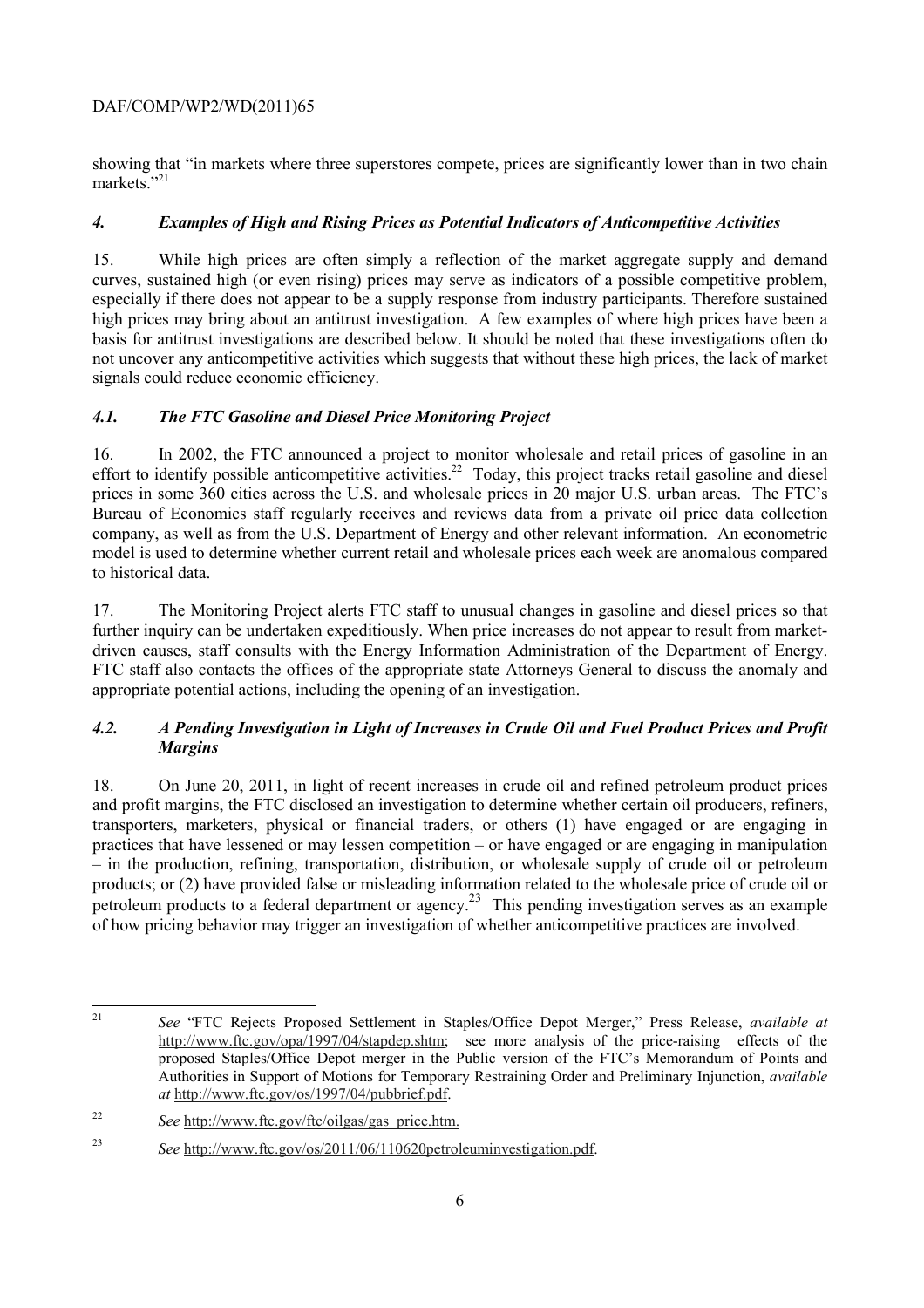## *4.3. The investigation into the spring/summer 2006 U.S. Gasoline Price Increase*

19. In response to higher gasoline prices that occurred during the spring and summer of 2006, that also raised concern from Congress and the public, on April 25, 2006, President George W. Bush directed the "Department of Justice to work with the [Federal Trade] Commission and the Department of Energy to conduct inquiries into illegal manipulation or cheating related to [then-] current gasoline prices."<sup>24</sup> These targeted inquiries "revealed no evidence that refiners conspired to restrict supply or otherwise violated the antitrust laws" 25 finding, rather, that the "price increases were caused by a confluence of factors reflecting the normal operation of the market."<sup>26</sup>

## **5. Non-Antitrust Pricing Rules**

#### *5.1. Price Gouging and the FTC's Post-Katrina Gasoline Price Investigation*

20. "Price gouging" is a term that lacks a formal definition, although the term usually refers to significant and rapid price increases, typically after some type of demand or supply shock.<sup>27</sup> One example of such a shock occurred in late summer 2005, when hurricanes Katrina and Rita (hereinafter referred to together as "Katrina") hit major portions of the U.S. Gulf Coast region, causing significant losses to the nation's crude oil production and refining capacity.<sup>28</sup> The immediate period following the hurricanes was characterized by a sharp increase in U.S. consumer fuel prices, leading the U.S. Congress to direct the FTC to investigate "whether these developments resulted from market manipulation or price gouging practices in the sale of gasoline."29

21. There is no Federal statute prohibiting price gouging. Twenty-nine States and the District of Columbia, however, prohibit excessive pricing of motor fuels and other commodities during periods of abnormal supply disruption (normally triggered by a declaration of emergency by the President, the governor, or local officials). These laws provide for civil penalties, criminal penalties, or both. $30$  In the absence of any accepted definition of the terms "price gouging" and "price manipulation," the FTC post-Katrina Report defined "**price manipulation**" as:

*"(1) all transactions and practices that are prohibited by the antitrust laws, including the Federal Trade Commission Act, and (2) all other transactions and practices, irrespective of their legality under the antitrust laws, that tend to increase prices relative to costs and to reduce* 

 $\overline{24}$ 24 President George W. Bush, *Remarks to the Renewable Fuels Summit 2006* (Apr. 25, 2006), *available at*  http://www.presidentialrhetoric.com/speeches/04.25.06.html.

<sup>25</sup> Federal Trade Commission, *Report on Spring/Summer 2006 Nationwide Gasoline Price Increases*, at 3, *available at* http://www.ftc.gov/reports/gasprices06/P040101Gas06increase.pdf.

<sup>26</sup> *Id.* at 26.

<sup>27</sup> *Id;see* also Federal Trade Commission, *Investigation of Gasoline Price Manipulation and Post-Katrina Gasoline Prices Increases,* iii [hereinafter: FTC Post-Katrina Report] *available at* http://www.ftc.gov/ftc/oilgas/competn\_reports.htm. <sup>28</sup>*Id.* at 62-64.

<sup>&</sup>lt;sup>29</sup> *Id.* at 183. The FTC's mandate was based on (1) §1809 of the Energy Policy Act of 2005, which required the Commission to "conduct an investigation to determine if the price of gasoline is being artificially manipulated by reducing refinery capacity or by any other form of market manipulation of price gouging practices;" and (2) §632 of the Commission's appropriations legislation for fiscal year 2006, in which Congress directed the Commission to investigate nationwide gasoline prices and possible price gouging in the aftermath of Hurricane Katrina. See i*d.*, at i.

<sup>30</sup> FTC Post-Katrina Report, supra note 27 at 190.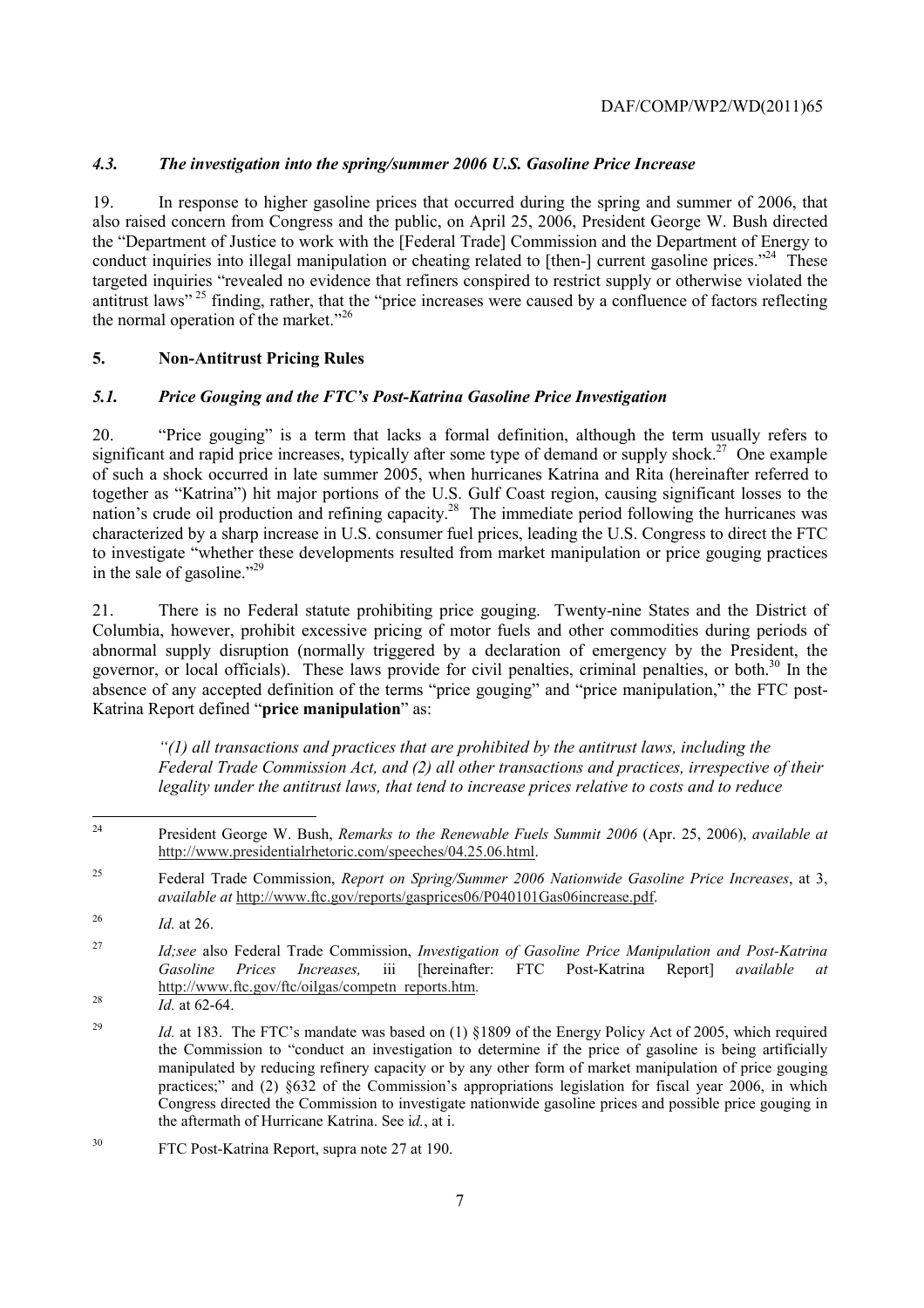*output. Transactions and practices that violate the antitrust laws include anticompetitive mergers, acquisitions, and joint ventures, collusion among competitors to fix prices or output, and monopolization or attempts to monopolize."*<sup>31</sup>

22. In the FTC Post-Katrina Report, Congress directed the FTC to define "**price gouging**" as:

*"any finding that 'the average price of gasoline available for sale to the public in September, 2005, or thereafter . . . exceeded the average price of such gasoline in that area for the month of August, 2005, unless the Commission finds substantial evidence that the increase is substantially attributable to additional costs in connection with the production, transportation, delivery, and sale of gasoline in*  that area or to national or international market trends.'"<sup>32</sup>

23. Based on these two definitions, FTC staff examining the post-Katrina U.S. oil market found no evidence of price manipulation,<sup>33</sup> and a very small number of price gouging incidents, only one of which was not explained by local or regional market trends.<sup>34</sup>

24. On the policy level, the FTC Post-Katrina Report highlighted a number of the propositions described earlier in this note. It recognized that, while consumers might be better off in the short run if they did not have to pay higher prices for the same quantity of goods, distortions caused by controls on prices would harm their economic well-being in the long run. Such harm would result from price controls' distortion of the price signaling mechanism described earlier,<sup>35</sup> which in turn may lead producers to manufacture and distribute an inefficient amount of goods and services and may deny consumers the information necessary to properly value one product against another.<sup>36</sup> In addition, the Report noted that even in periods of severe supply shock, such as during a major reduction in production or distribution caused by natural disasters, higher prices signal consumers to conserve and producers to reconfigure operations to better prepare for the next supply shock. Thus, the right price for a commodity is not necessarily the low price; rather, it is the competitively determined market price.<sup>37</sup> The Report explained that keeping prices artificially low will prevent consumers from curbing their demand, while eliminating other suppliers' incentive to send new supplies to areas affected by the disasters -- an incentive that would have existed had the price increased. The result of such dynamics, explained the Report, may be long gasoline lines and shortages.<sup>38</sup>

25. As former FTC Chairman Deborah Platt Majoras stated before the U.S. Senate Commerce Committee:

*"[A]ny price gouging statute should attempt to account for the market-clearing price. Holding prices too low for too long in the face of temporary supply problems risks distorting the price signal that ultimately will ameliorate the problem. If supply responses and the market-clearing* 

- 34 FTC Post-Katrina Report, supra note 27 at x.
- 35 See ¶7 of this submission, supra.
- 36 FTC Post-Katrina Report, supra note 27, at 183.
- 37 *Id.*
- 38 FTC Post-Katrina Report, supra note 27, at 183.

 $31$ 31 FTC Post-Katrina Report, supra note 27, at ii-iii.

<sup>32</sup> FTC Post-Katrina Report, supra note 27 at iii.

<sup>33</sup> FTC Post-Katrina Report, supra note 27, at vi-viii.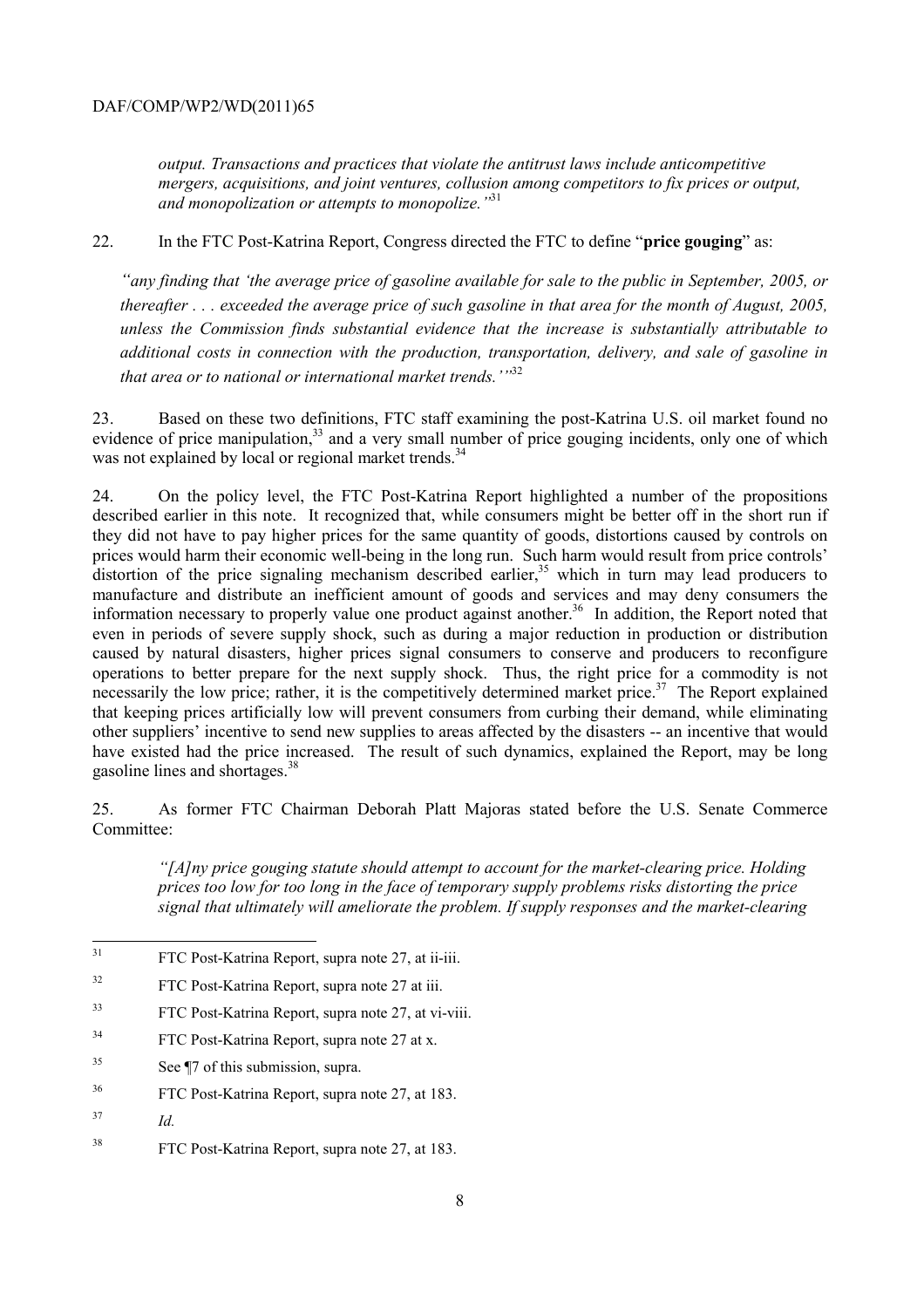*price are not considered, wholesalers and retailers will run out of gasoline and consumers will be worse off."*<sup>39</sup>

26. The Report also referred to the institutional difficulty of detecting "gouging," noting the challenge of distinguishing "gougers" from market players who are reacting in an economically rational manner to the temporary shortages resulting from the emergency.<sup>40</sup> In addition, the Report underscored that "[t]he antitrust laws are not designed to prevent prices from increasing; rather, they are designed to prevent firms from using market power to raise prices artificially."<sup>41</sup>

#### *5.2. The FTC's Price Manipulation Rule*

27. In August 2009, exercising authority granted to it by Congress under the Energy Independence and Security Act of 2007, $42$  the Federal Trade Commission issued a rule prohibiting market manipulation  $$ that is, fraudulent or deceptive acts, practices, or courses of business -- in the wholesale petroleum industry.43 The rule, which took effect on November 4, 2009, prohibits fraud or deceit in wholesale petroleum markets, as well as omissions of material information that are likely to distort petroleum markets. In presenting the new rule, FTC Chairman Jon Leibowitz said it "will allow [the FTC] to crack down on fraud and manipulation that can drive up prices at the pump," noting that the FTC "will police the oil markets – and if we find companies that are manipulating the markets, we will go after them.<sup> $,44$ </sup>

28. The rule prohibits any person, directly or indirectly, in connection with the purchase or sale of crude oil, gasoline, or petroleum distillates at wholesale, from a) knowingly engaging in any act, practice, or course of business – including making any untrue statement of material fact – that operates or would operate as a fraud or deceit upon any person; or b) intentionally failing to state a material fact that under the circumstances renders a statement made by such person misleading, provided that such omission distorts or is likely to distort market conditions for any such product. Violators face civil penalties of up to \$1 million per violation per day, in addition to any relief available to the Commission under the FTC Act.

<sup>39</sup> 39 Deborah Platt Majoras, FTC INVESTIGATION OF GASOLINE PRICE MANIPULATION AND POST-KATRINA GASOLINE PRICE INCREASES, Statement before the Senate Committee on Commerce, Science and Transportation (May 23, 2006), at 24, *available at* http://www.ftc.gov/os/testimony/0510243CommissionTestimonyConcerningGasolinePrices05232006Senat e.pdf.

<sup>40</sup> FTC Post-Katrina Report, supra note 27, at 183; See also the Statement of Deborah Platt Majoras, *id.* at 23, noting that "it can be very difficult to determine the extent to which price increases are greater than 'necessary.' Our examination of the federal gasoline price gouging legislation…. and enforcement efforts indicate that the offense of price gouging is difficult to define. Moreover, throughout antitrust jurisprudence, one area into which the courts have refused to tread is the question of what constitutes a 'reasonable price.'"

<sup>41</sup> FTC Post-Katrina Report, supra note 27, at 185.

<sup>42</sup> Pub. L. 110-140, *available at* http://frwebgate.access.gpo.gov/cgibin/getdoc.cgi?dbname=110\_cong\_public\_laws&docid=f:publ140.110.pdf.

<sup>43</sup> The full text of the rule is *available at* http://www.ftc.gov/os/2009/08/P082900mmr\_finalrule.pdf; an FTC staff guide for complying with the rule is *available at* http://www.ftc.gov/os/2009/11/091113mmrguide.pdf.

<sup>44</sup> *See* Press Release, *New FTC Rule Prohibits Petroleum Market Manipulation* (August 6, 2009), *available at* http://www.ftc.gov/opa/2009/08/mmr.shtm.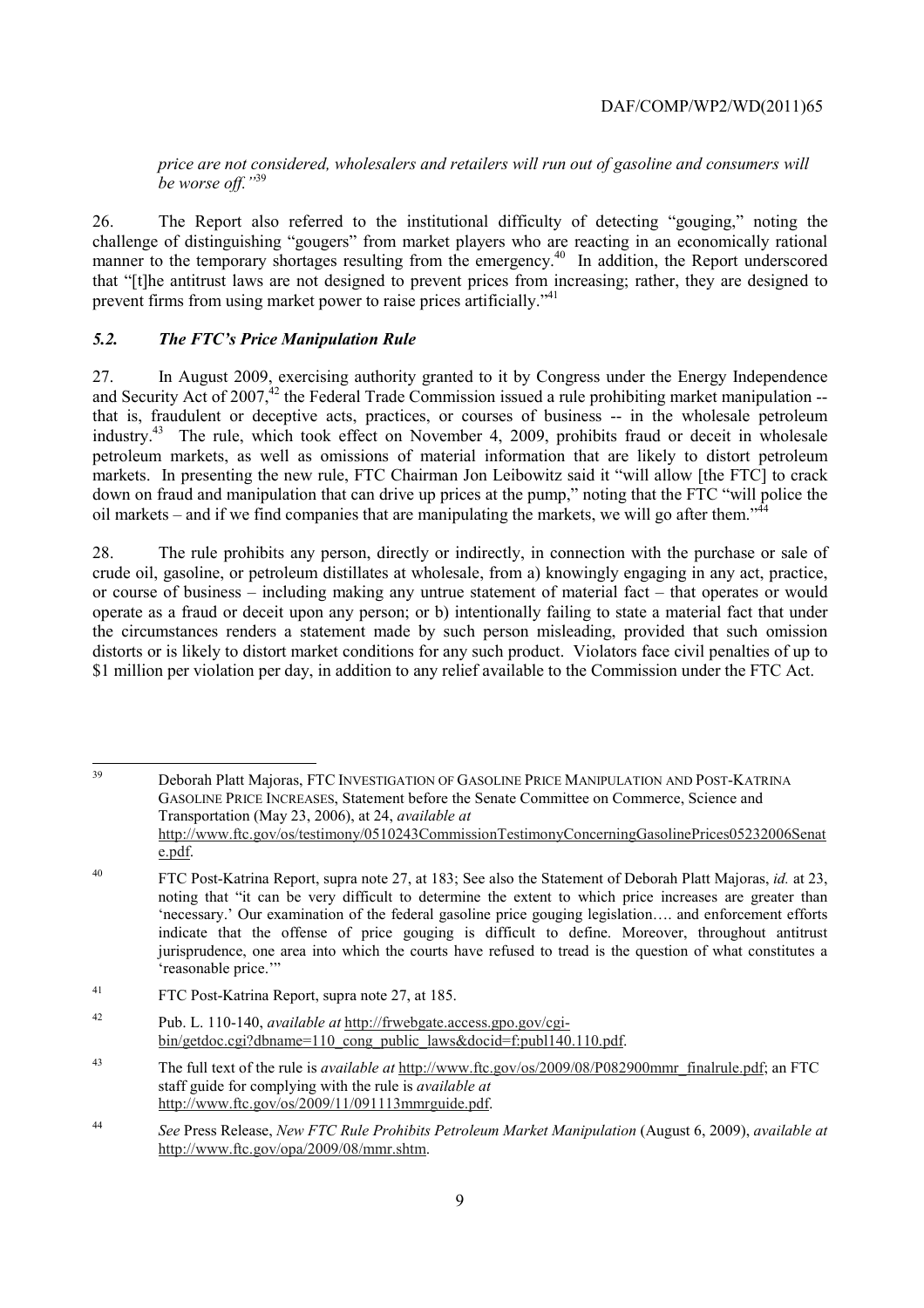## **6. Regulatory Price Setting**

29. While U.S. antitrust law typically does not constrain the pricing behavior of unregulated firms, U.S. legislative bodies have recognized that some industries are not conducive to competition and have chosen to regulate prices in these industries through an administrative legal process.<sup>45</sup> For example, most states regulate the distribution of electricity and natural gas to residential homes.<sup>46</sup> The rationale for price regulation in these industries is that they are considered *natural monopolies*, which means that a monopolist can provide service at a lower cost than can two or more firms. For example, running two or more power lines or gas pipelines to every home would involve an unnecessary duplication in costs. In such industries, competition might not materialize even when it is permitted, leaving customers with monopoly prices. Moreover, even if some competition were possible, allowing it would lead to higher industry costs than serving the market with a monopolist. Although the regulation process itself is costly, state legislative bodies believe the benefits of regulation (lower prices and production costs) outweigh the administrative costs of regulation in these industries.

30. Historically, when legislative bodies in the U.S. have chosen regulation over competition, they have established regulatory agencies or commissions staffed with employees that develop substantial expertise in the industry. This expertise includes a deep understanding of the regulated firm's cost structure, which is important for determining the prices that encourage continued investment and provide maximum benefits to consumers. Although regulatory agencies face some of the same difficulties determining prices that antitrust authorities would face if they enforce rules prohibiting excessive pricing, regulators are in a better position to do this because of their specialized expertise.

31. U.S. experience has been that price regulation in markets that are conducive to competition, *i.e.*, not natural monopolies, has often harmed consumers. For example, the deregulation of airlines and long distance telecommunications led to lower consumer prices for both of these services. This shows that a regulator can also make mistakes – by setting prices too high or too low, or as a result of inability to adjust rapidly to changing market conditions. Therefore, for markets that are conducive to competition, there is no good reason to bear the risk of having the regulator set inefficient prices. Competition is more likely to generate efficient prices.

## **7. Conclusion**

32. U.S. antitrust law does not recognize "excessive pricing" as an antitrust violation in and of itself, thus allowing legitimate market participants to set their prices as high as they choose. This policy choice stems from the difficulty in identifying what prices are excessive; as well as from concerns that antitrust enforcement against "excessive pricing" may chill incentives to compete and innovate in the first place, and interfere with the proper functioning of markets subject to such enforcement.

33. Market participants who otherwise violate the antitrust laws, may be subject to remedies that also affect their ability to charge supra-competitive prices. In addition, high or rapidly increasing prices often play an important role in the Agencies' antitrust investigations, to the extent they either constitute

 $45$ 45 *See* generally, Michael Crew and Paul Kleindorfer, *The Economics of Public Utility Regulation, (*MIT Press, 1987).

<sup>46</sup> *See* the web site of the Federal Regulatory Energy Commission*, available at* http://www.ferc.gov/about/ferc-does.asp; and DAFFE/CLP/WP2/WD(2000)11, *Competition in the Natural Gas Industry* (U.S. Submission to Working Party No. 2 on Competition and Regulation (2000) *available at* http://www.ftc.gov/bc/international/docs/compcomm/2000-- Competition%20in%20the%20Natural%20Gas%20Industry.pdf.